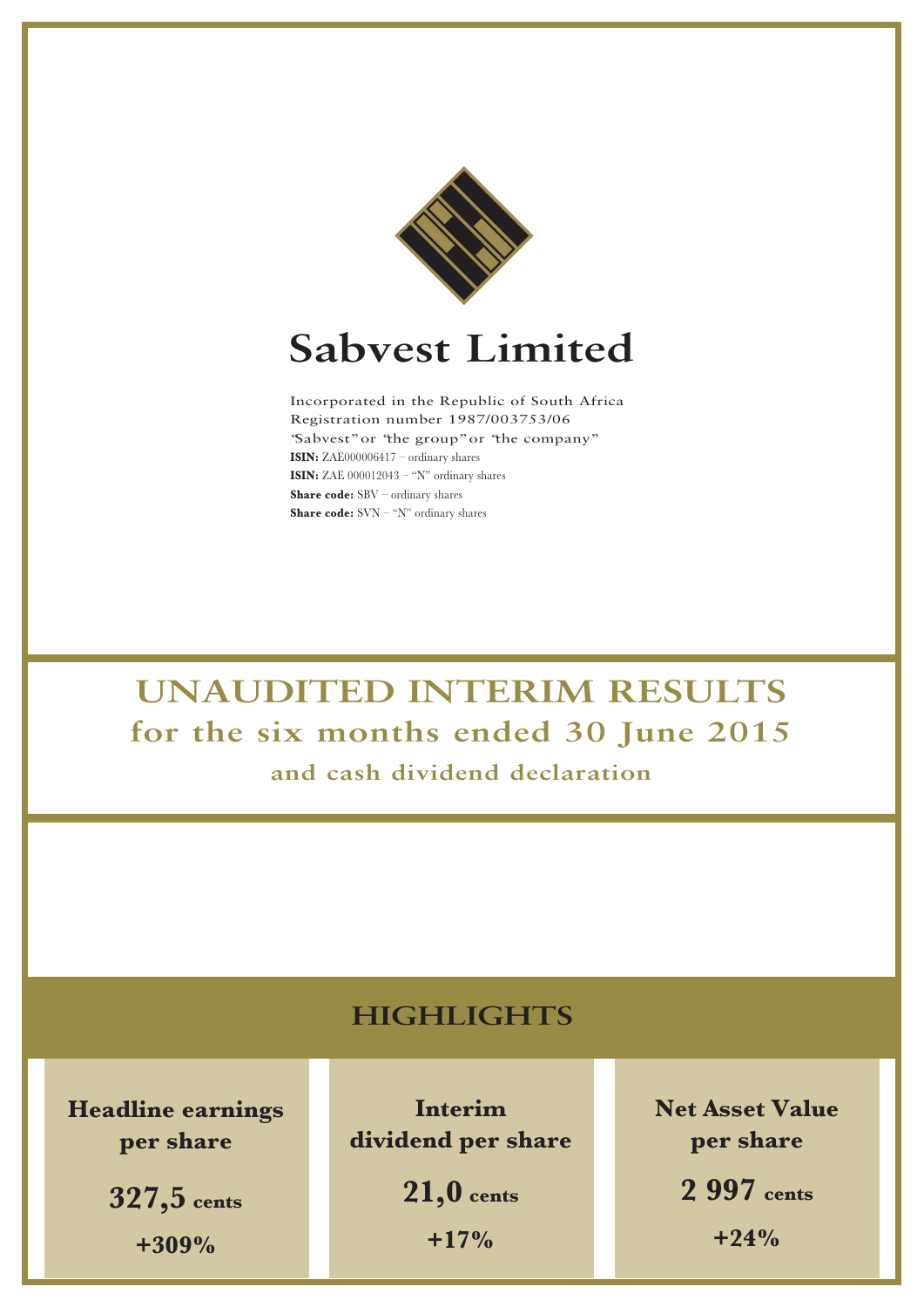# **Consolidated Summarised Statement of Financial Position**

as at 30 June 2015

|                                                                                                              | <b>Unaudited</b><br>30 June<br>2015<br>R'000 | Unaudited<br>30 June<br>2014<br>R'000 | Audited<br>31 Dec<br>2014<br>R'000 |
|--------------------------------------------------------------------------------------------------------------|----------------------------------------------|---------------------------------------|------------------------------------|
| <b>Non-current assets</b>                                                                                    | 1 490 146                                    | 1 220 312                             | 1 380 032                          |
| Property, plant and equipment<br>Investment holdings                                                         | 1516<br>1 488 630                            | 1636<br>1 218 676                     | 1 529<br>1 378 503                 |
| Unlisted investments<br>Listed investments                                                                   | 946 509<br>542 121                           | 940 600<br>278 076                    | 1 070 973<br>307 530               |
| <b>Current assets</b>                                                                                        | 191 843                                      | 148 581                               | 175 714                            |
| Finance advances and receivables<br>Offshore investment holdings                                             | 10 316<br>140 476                            | 12 716<br>113 283                     | 11 545<br>164 018                  |
| Share portfolio<br>Bond portfolio<br>Equity investment                                                       | 92 641<br>26 390<br>21 4 4 5                 | 88 780<br>24 503                      | 99 813<br>40 958<br>23 247         |
| Cash balances                                                                                                | 41 051                                       | 22 582                                | 151                                |
| Total assets                                                                                                 | 1681989                                      | 1 368 893                             | 1 555 746                          |
| Ordinary shareholders' equity<br><b>Non-current liability</b>                                                | 1 371 543<br>258 770                         | 1 111 814<br>209 636                  | 1 233 073<br>237 859               |
| Interest-bearing debt<br>Deferred tax liability                                                              | 60 000<br>198 770                            | 40 000<br>169 636                     | 60 000<br>177 859                  |
| <b>Current liabilities</b>                                                                                   | 51 676                                       | 47 443                                | 84 814                             |
| Interest-bearing debt<br>Offshore portfolio finance<br>Offshore loans payable<br>Other interest-bearing debt | 36 279<br>29 248<br>7031                     | 38 120<br>11 053<br>7 3 2 2<br>19 745 | 69 040<br>64 049<br>4 9 9 1        |
| Accounts payable and provisions                                                                              | 15 3 9 7                                     | 9 3 2 3                               | 15 774                             |
| Total equity and liabilities                                                                                 | 1681989                                      | 1 368 893                             | 1 555 746                          |
| Net asset value per share $-$ cents<br>Number of shares in issue<br>less held in share trust/                | 2997                                         | 2419                                  | 2683                               |
| treasury $-000$ 's                                                                                           | 45 769                                       | 45 965                                | 45 960                             |

## **Consolidated Summarised Statement of Cash Flows**

for the six months ended 30 June 2015

|                                        | <b>Unaudited</b> | Unaudited | Audited   |
|----------------------------------------|------------------|-----------|-----------|
|                                        | 6 months         | 6 months  | 12 months |
|                                        | ended            | ended     | ended     |
|                                        | 30 June          | 30 June   | 31 Dec    |
|                                        | 2015             | 2014      | 2014      |
|                                        | R'000            | R'000     | R'000     |
|                                        |                  |           |           |
| Cash generated by operating            |                  |           |           |
| activities                             | 13 643           | 16 519    | 19 7 13   |
| Cash generated by investing            |                  |           |           |
| activities                             | 76 438           | 59 176    | 37 102    |
| Cash effects of financing activities * | (39 739)         | (49064)   | 16 378    |
| Cash utilised for the payment of       |                  |           |           |
| dividends                              | (11 482)         | (10123)   | (64362)   |
| Change in cash and cash<br>equivalents | 38 860           | 16 508    | 8 8 3 1   |
| Cash balances, less current interest-  |                  |           |           |
| bearing debt, excluding portfolio      |                  |           |           |
| finance, at beginning                  |                  |           |           |
| of period                              | (4840)           | (13671)   | (13671)   |
|                                        |                  |           |           |
| <b>Cash balances, less RSA</b>         |                  |           |           |
| short-term interest-bearing            |                  |           |           |
| debt at end of period                  | 34 020           | 2837      | (4840)    |
|                                        |                  |           |           |

### **Consolidated Summarised Statement of Comprehensive Income**

for the six months ended 30 June 2015

|                                                           | <b>Unaudited</b>   | Unaudited         | Audited           |
|-----------------------------------------------------------|--------------------|-------------------|-------------------|
|                                                           | 6 months           | 6 months          | 12 months         |
|                                                           | ended              | ended             | ended             |
|                                                           | 30 June            | 30 June           | 31 Dec            |
|                                                           | 2015               | 2014              | 2014              |
|                                                           | R'000              | R'000             | R'000             |
| <b>Gross income from operations</b>                       |                    |                   |                   |
| and investments                                           | 188 239            | 48 039            | 246 857           |
| Dividends received                                        | 26 311             | 31 634            | 47 114            |
| Interest received                                         | 2318               | 3 0 4 7           | 5 4 2 5           |
| Income on financial instruments                           |                    |                   |                   |
| and shares                                                | 43 253             | 6 2 6 9           | 17972             |
| Fees and sundry income                                    | 2566               | 2053              | 2 4 6 1           |
| Fair value adjustment to                                  |                    |                   |                   |
| investments                                               | 113791             | 5 0 3 6           | 173 885           |
| Direct transactional costs                                | (405)              | (610)             | (1 066)           |
| Impairments                                               | 12                 | 25                | 35                |
| Interest paid                                             | (3326)             | $(3\;573)$        | (7 328)           |
| Net income before expenses                                |                    |                   |                   |
| and exceptional items                                     | 184 520            | 43 881            | 238 498           |
| Less: Expenditure                                         | $(13\;570)$        | (12990)           | (31732)           |
| Operating costs                                           | (13 433)           | (12 875)          | (31453)           |
| Depreciation                                              | (137)              | (115)             | (279)             |
|                                                           |                    |                   |                   |
| Net income before taxation<br>Taxation - deferred         | 170 950<br>(20911) | 30 891<br>6 0 6 3 | 206 766<br>(2160) |
|                                                           |                    |                   |                   |
| Net income for the period                                 |                    |                   |                   |
| attributable to equity<br>shareholders                    | 150 039            |                   |                   |
| Translation of foreign subsidiary *1                      | 4 8 5 0            | 36 954<br>1 131   | 204 606<br>9 211  |
|                                                           |                    |                   |                   |
| <b>Total comprehensive income</b>                         |                    |                   |                   |
| attributable to equity<br>shareholders                    | 154 889            | 38 085            | 213817            |
|                                                           |                    |                   |                   |
| Earnings per share $-$ cents                              | 327,5              | 80,4              | 445,0             |
| Interim dividend per share                                |                    |                   |                   |
| (proposed after reporting                                 |                    |                   |                   |
| $date$ – cents                                            | 21,0               | $18,\!0$          | 43,0              |
| Special dividend per share<br>(proposed after reporting   |                    |                   |                   |
| $date$ – cents                                            |                    | 100,0             | 100,0             |
| Weighted average number of                                |                    |                   |                   |
| shares in issue $-000$ 's                                 | 45 820             | 45 977            | 45 975            |
|                                                           |                    |                   |                   |
| Headline earnings per                                     |                    |                   |                   |
| share $-$ cents                                           | 327,5              | 80,0              | 444,7             |
| <b>Reconciliation of headline</b>                         |                    |                   |                   |
| earnings                                                  |                    |                   |                   |
| Net income for the period                                 | 150 039            | 36 954            | 204 606           |
| (Profit)/loss on sale of property,<br>plant and equipment |                    |                   |                   |
|                                                           |                    | (170)             | (170)             |
| Headline earnings for the period                          | 150 039            | 36 784            | 204 436           |

\*1 *This item may subsequently be classified to profit and loss.*

*\* Financing activities comprise movements in long-term debt and portfolio finance.*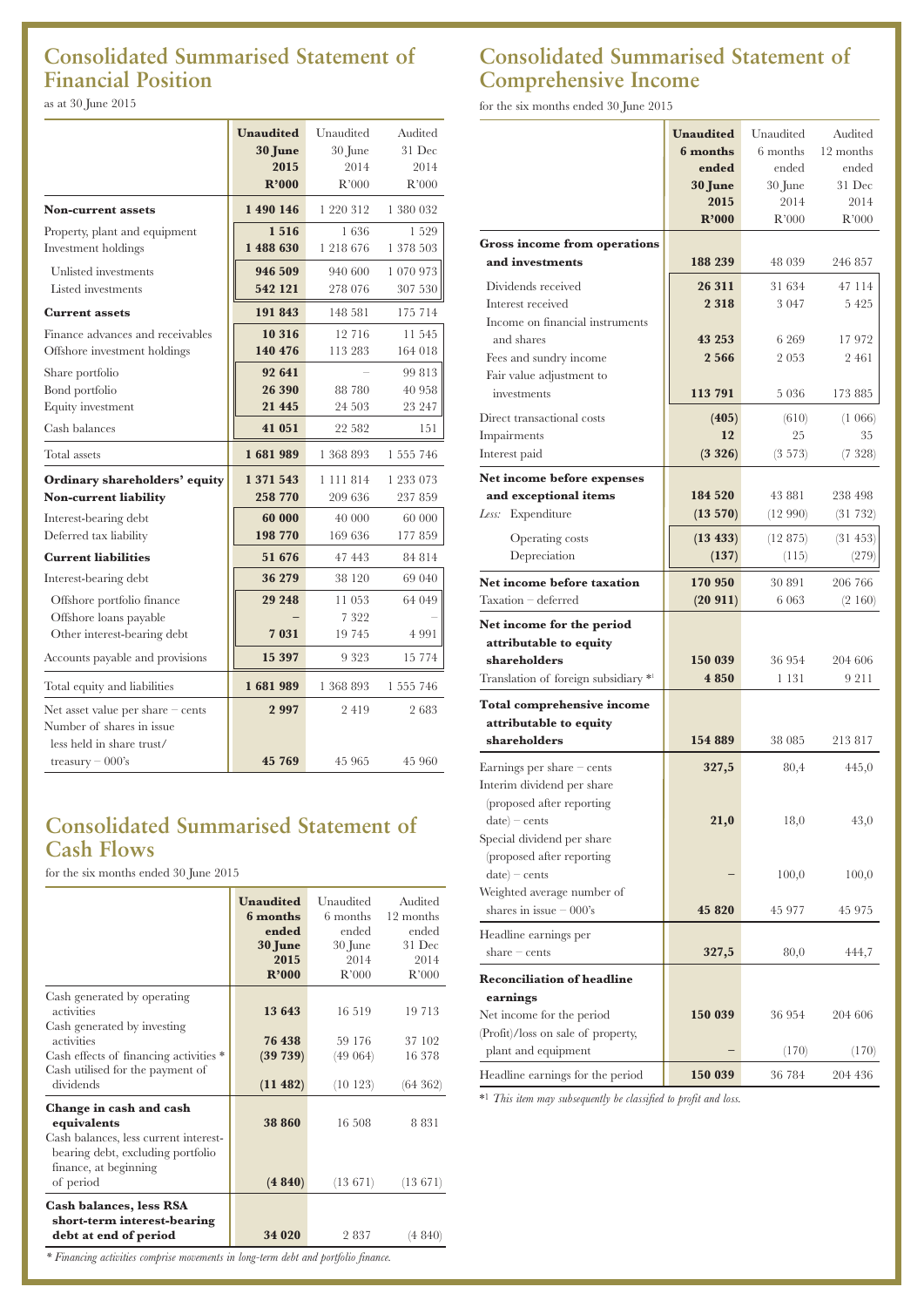### **Consolidated Summarised Statement of Changes in Equity**

for the six months ended 30 June 2015

|                                             | Share<br>capital<br>R'000 | Share<br>premium<br>R'000 | Non-<br>distri-<br>butable<br>reserve<br>R'000 | Disti-<br>butable<br>reserve<br>R'000 | Total<br>R'000 |
|---------------------------------------------|---------------------------|---------------------------|------------------------------------------------|---------------------------------------|----------------|
| Balance as at 1 January 2014                | 856                       | 47 140                    | 26 187                                         | 1 010 828                             | 1 085 011      |
| Total comprehensive income for the period   |                           |                           | 9211                                           | 204 606                               | 213817         |
| Loss in share trust                         |                           |                           | (1)                                            |                                       | $^{(1)}$       |
| Shares held in treasury - written back      | 8                         | 3 4 1 1                   |                                                |                                       | 3419           |
| Shares held in treasury - cancelled         | (8)                       | (4771)                    |                                                |                                       | (4779)         |
| Shares held in share trust $-$ written back | 3                         | 2 7 7 8                   |                                                |                                       | 2 7 8 1        |
| Shares held in share trust - cancelled      | (3)                       | (2 810)                   |                                                |                                       | (2 813)        |
| Dividends paid                              |                           |                           |                                                | (64362)                               | (64362)        |
| Balance as at 31 December 2014              | 856                       | 45 748                    | 35 397                                         | 1 151 072                             | 1 233 073      |
| Total comprehensive income for the period   |                           |                           | 4 8 5 0                                        | 150 039                               | 154 889        |
| Loss in share trust $-$ written back        |                           |                           | 1                                              |                                       | 1              |
| Loss in share trust                         |                           |                           | (1)                                            |                                       | (1)            |
| Shares held in treasury                     |                           | (4937)                    |                                                |                                       | (4937)         |
| Dividends paid                              |                           |                           |                                                | (11482)                               | (11482)        |
| Balance as at 30 June 2015                  | 856                       | 40 811                    | 40 247                                         | 1 289 629                             | 1 371 543      |

#### **Contingent liabilities**

1. The group has rights and obligations in terms of shareholder and purchase and sale agreements relating to its present and former investments.

2. Commitments for the lease of premises are as follows: Year 1 R1 066 000 Year 2 R 1 057 000

### **Investment holdings**

as at 30 June 2015

|                                                           | Economic        | Fair     |
|-----------------------------------------------------------|-----------------|----------|
|                                                           | interest        | value    |
|                                                           | $^{0}/_{0}$     | R'000    |
| <b>Unlisted investments</b>                               |                 |          |
| SA Bias Industries (Pty) Ltd <sup>*1</sup>                | 58,2            |          |
| Sunspray Food Ingredients (Pty) Ltd $*^2$                 | 22,0            |          |
|                                                           |                 | 946 509  |
| *!<br>Voting interest 49%                                 |                 |          |
| * <sup>2</sup> Held through Famdeen Investments (Pty) Ltd |                 |          |
| <b>Listed</b> investments                                 | Ordinary shares |          |
| Brait S.E.                                                | 1 000 000       | 123 300  |
| Metrofile Holdings Limited                                | 20 000 000      | 90 800   |
| Torre Industries Limited                                  | 61 019 995      | 279 471  |
| <b>Transaction Capital Limited</b>                        | 5 000 000       | 48 550   |
|                                                           |                 | 542 121  |
| Long-term investment holdings                             |                 | 1488630  |
| Offshore investment holdings                              |                 | 140 476  |
| Share portfolio                                           |                 | 92 641   |
| Bond portfolio                                            |                 | 26 390   |
| Corero Network Security Plc                               | 8 3 2 0 0 0 0   | 21445    |
| <b>TOTAL HOLDINGS</b>                                     |                 | 1629 106 |

# **Commentary**

#### **Profile**

Sabvest is an investment group which has been listed on the JSE since 1988. Its ordinary and "N" ordinary shares are quoted in the Equity Investment Instruments sector.

Sabvest has significant interests in two unlisted industrial groups, long-term holdings in five listed investments and an offshore share and bond portfolio, all accounted for on a fair value basis. In addition, Sabvest makes finance advances, participates in debt instrument portfolios and undertakes other fee and profit earning activities from time to time.

#### **Changes in investment holdings**

During the interim reporting period Sabvest:

• Sold 200 000 shares in Datatec Limited realising R13,3m;

- Sold its 49,9% interest in Set Point Group (Pty) Ltd ("Set Point") to Torre Industries Limited ("Torre") in exchange for 37m Torre shares which had a fair value of R159m at the transaction date, and which resulted in a gain on the sale of R36,3m relative to the carrying value at 31 December 2014;
- Purchased a further 1,027m Torre shares for R4,6m thereby increasing its holding to 61m shares which represents a 12% interest in Torre;
- Purchased a further 2m shares in Transaction Capital Limited for R16,9m thereby increasing its holding to 5m shares;
- Reduced its holding in the business of Sunspray Food Ingredients (Pty) Limited from 48% to 22% in a new structure in which Shalamuka Capital, RMB Corvest and management are co-invested with Sabvest and which reduction of interest resulted in a net amount of R48,5m being received by Sabvest;
- Purchased 3 000 Sabvest ordinary shares and 187 664 Sabvest "N" ordinary shares for R4,9m and which are presently held as treasury shares in a subsidiary; and

• Reduced its offshore share and bond portfolio to R119m.

Subsequent to the reporting date Sabvest:

- Purchased an initial long-term holding of 60 000 shares in the listed Greenyard Foods NV Group for \$1m. Pursuant to its acquisition of the Univeg Group, Greenyard Foods is the largest distributor of fresh, frozen and canned fruit and vegetables in the European Union. It is controlled by the Deprez family in Belgium and three of its other large shareholders and directors are well known to Sabvest;
- Made a new investment commitment of R45m in RSA which is projected to become unconditional in Q-4 2015; and
- Has committed to acquire an additional 4,1m shares in Corero Network Security for GBP410k (R7,7m) thereby increasing its holding to 12,42m shares representing 7,3% of Corero.

#### **Financial results**

Headline earnings per share increased by 309% to 327 cents per share relative to the prior interim reporting period. The growth arose from the gain on sale of Set Point, the strong share price increases of Brait, Torre and Transaction Capital, good returns in the offshore portfolios and a steady performance by SA Bias Industries. It should be seen in the context of the below budget performance in the 2014 interim reporting period and is therefore not an indicator of expected HEPS for the 2015 year as a whole.

NAV per share increased by 24% year-on-year to 2 997 cents relative to NAV at the 2014 interim reporting date, notwithstanding the payment of a special dividend of 100 cents per share in August 2014.

DPS for the interim period increased by 17% to 21 cents per share as explained more fully in the Dividend section below.

Shareholders' Funds increased to R1,37bn and net total interest-bearing debt remains at conservative levels of R26m in RSA and R29m offshore.